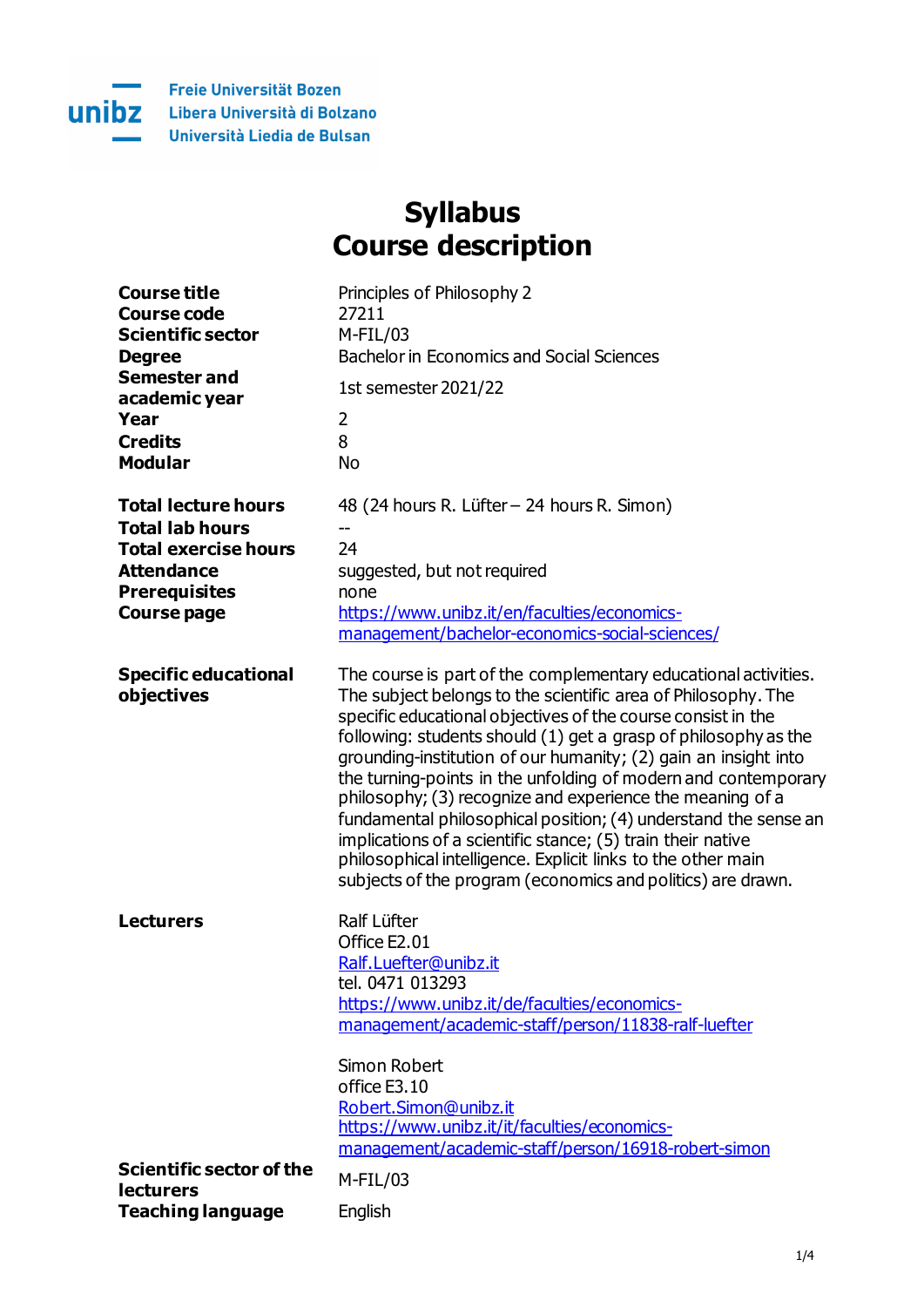

| <b>Office hours</b>           | 24 hours                                                                                                                                                                                                    |
|-------------------------------|-------------------------------------------------------------------------------------------------------------------------------------------------------------------------------------------------------------|
|                               | Cockpit-students' zone-individual timetable                                                                                                                                                                 |
|                               | Webpage:                                                                                                                                                                                                    |
|                               | https://www.unibz.it/en/timetable/?sourceId=unibz&department                                                                                                                                                |
|                               | =26&degree=13182%2C13324                                                                                                                                                                                    |
| <b>Lecturing assistant</b>    | <b>Robert Simon</b>                                                                                                                                                                                         |
|                               | office E3.10                                                                                                                                                                                                |
|                               | Robert.Simon@unibz.it                                                                                                                                                                                       |
|                               | https://www.unibz.it/it/faculties/economics-                                                                                                                                                                |
|                               |                                                                                                                                                                                                             |
|                               | management/academic-staff/person/16918-robert-simon                                                                                                                                                         |
| <b>Teaching assistant</b>     |                                                                                                                                                                                                             |
| <b>Office hours</b>           |                                                                                                                                                                                                             |
| <b>List of topics covered</b> | - The unfolding of modern philosophy;                                                                                                                                                                       |
|                               | - the structure of a metaphysical position;                                                                                                                                                                 |
|                               | - the problem of truth;                                                                                                                                                                                     |
|                               | - the essence of man;                                                                                                                                                                                       |
|                               | - the structure of scientific knowledge;                                                                                                                                                                    |
|                               | - the relation of philosophy, science and art;                                                                                                                                                              |
|                               | - fundamental ethics and original economics;                                                                                                                                                                |
|                               | - the end of philosophy and the future scope of thinking.                                                                                                                                                   |
| <b>Teaching format</b>        | Mixed lecture and seminar style. Lectures 1 to 12 will be taught                                                                                                                                            |
|                               | by Ralf Lüfter. Lectures 13 to 24 will be thaught by Ivo De                                                                                                                                                 |
|                               | Gennaro. Students are required to prepare required readings                                                                                                                                                 |
|                               | and encouraged to participate in class discussions.                                                                                                                                                         |
|                               | Additional lectures that complement the topics treated in class                                                                                                                                             |
|                               | will be offered by a lecturing assistant. Special sessions will be                                                                                                                                          |
|                               | devoted to essay writing.                                                                                                                                                                                   |
|                               |                                                                                                                                                                                                             |
| <b>Learning outcomes</b>      | The course focuses on the capacity for philosophical                                                                                                                                                        |
|                               | conceptualization and diagnosis of phenomena, particularly                                                                                                                                                  |
|                               | economic ones. Towards this end it analyses exemplary                                                                                                                                                       |
|                               | positions of the philosophical tradition from antiquity to the                                                                                                                                              |
|                               | beginning of modernity, and touches upon topics such as the                                                                                                                                                 |
|                               | relation between being and man, the essence of truth, the                                                                                                                                                   |
|                               | foundation of the sense of beings, the relation between                                                                                                                                                     |
|                               | philosophy and science, etc. Through a phenomenological                                                                                                                                                     |
|                               | approach to an original philosophical ethics the course offers an                                                                                                                                           |
|                               | outline of the fundamental traits of the philosophical institution                                                                                                                                          |
|                               | of humanity.                                                                                                                                                                                                |
|                               |                                                                                                                                                                                                             |
|                               | Knowledge and understanding:                                                                                                                                                                                |
|                               | 1. knowledge and understanding of selected fundamental                                                                                                                                                      |
|                               | positions of the philosophical tradition;                                                                                                                                                                   |
|                               |                                                                                                                                                                                                             |
|                               |                                                                                                                                                                                                             |
|                               |                                                                                                                                                                                                             |
|                               |                                                                                                                                                                                                             |
|                               |                                                                                                                                                                                                             |
|                               |                                                                                                                                                                                                             |
|                               | 2. knowledge of the fundamental institutions of western<br>humanity;<br>3. knowledge of some conceptual tools for a fundamental ethical<br>diagnosis of our epoch.<br>Applying knowledge and understanding: |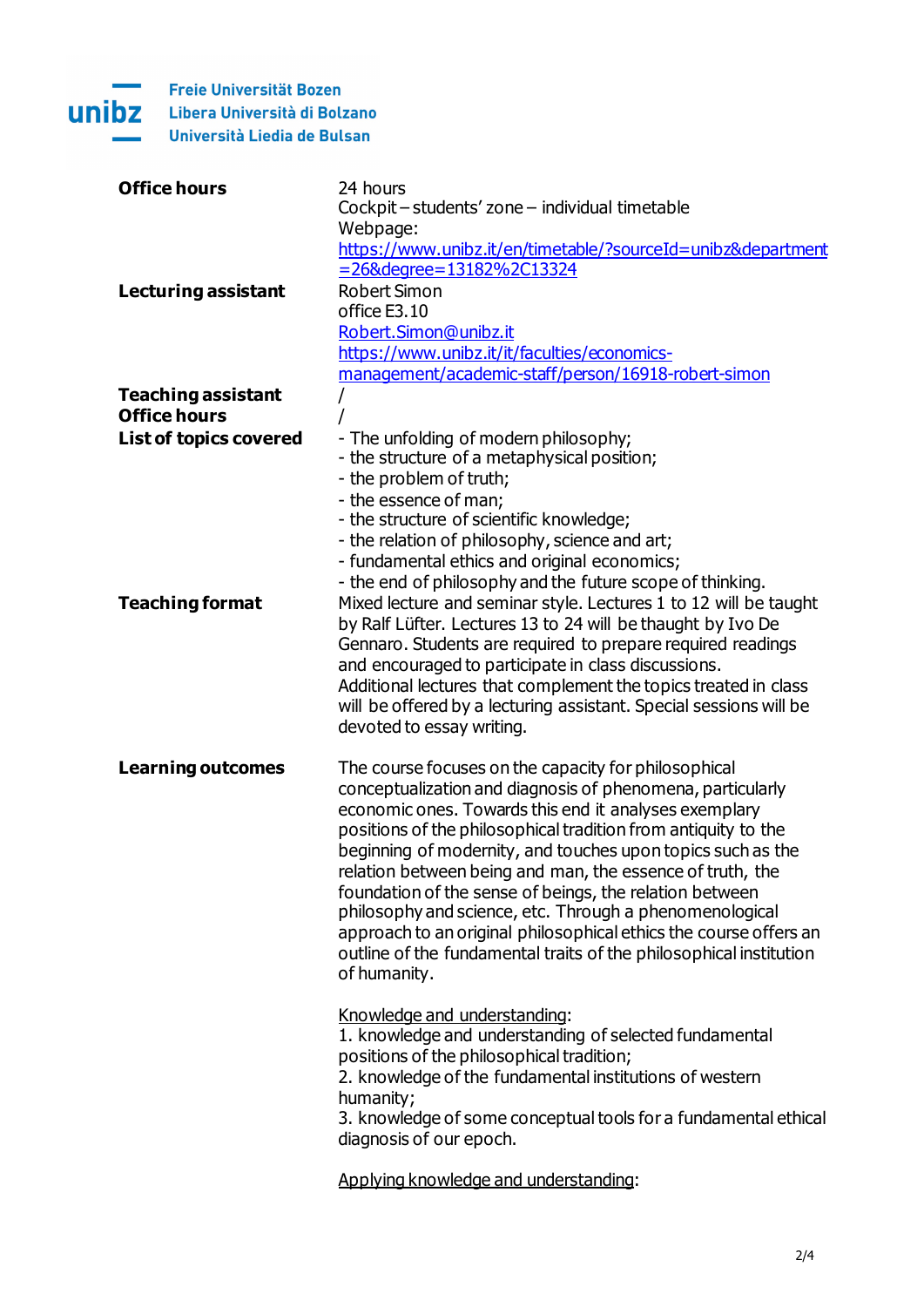

|                                | 1. development of the capacity for distinguishing between the<br>operative or contingent reality and the domain of the<br>constitution of sense; |
|--------------------------------|--------------------------------------------------------------------------------------------------------------------------------------------------|
|                                | 2. development of the capacity for analysing the conditions of                                                                                   |
|                                | possibility and the implications of (economic) phenomena;                                                                                        |
|                                | 3. development of the capacity for elaborating and formulating a                                                                                 |
|                                | philosophical argument.                                                                                                                          |
|                                | Making judgments:                                                                                                                                |
|                                | 1. learning what a philosophical judgment consists in;                                                                                           |
|                                | 2. learning and applying the difference between making a                                                                                         |
|                                | judgment and evaluating;                                                                                                                         |
|                                | 3. learning and applying the difference between making a<br>judgment and expressing an opinion.                                                  |
|                                |                                                                                                                                                  |
|                                | Communication skills:                                                                                                                            |
|                                | 1. students learn how to speak about non-contingent, pre-<br>scientific circumstances;                                                           |
|                                | 2. students exercise how to speak in an manner that is guided                                                                                    |
|                                | by the sense-structure of the matter at hand;                                                                                                    |
|                                | 3. students are confronted with the specific requirements of                                                                                     |
|                                | written philosophical communication (essay writing).                                                                                             |
|                                | Learning skills:                                                                                                                                 |
|                                | 1. autonomous anhypothetical reasoning;                                                                                                          |
|                                | 2. hermeneutic abilities exercised on philosophical texts;                                                                                       |
|                                | 3. written expression of autonomous thinking.                                                                                                    |
| <b>Assessment</b>              | A. Modality "attending":                                                                                                                         |
|                                | Assessment 1: Open book written final exam with short                                                                                            |
|                                | questions on two levels: one designed to check the knowledge<br>and understanding objectives, the other designed to verify the                   |
|                                | capacity for applying this knowledge and this understanding in                                                                                   |
|                                | reasoning.                                                                                                                                       |
|                                |                                                                                                                                                  |
|                                | Assessment 2: Take home essay on one of a series of suggested<br>or on a freely chosen topic. This exercise requires students to                 |
|                                | exhibit the capacity for unfolding philosophical thinking in a                                                                                   |
|                                | more extended form, displaying the acquired ability to                                                                                           |
|                                | distinguish between factual-ontic description and merely formal-<br>logical reasoning, on the one hand, and ontological interrogation            |
|                                | on the other.                                                                                                                                    |
|                                |                                                                                                                                                  |
|                                | B. Modality "non-attending":                                                                                                                     |
|                                | Closed book written final exam on the entire material covered<br>during the course, including readings of additional lectures ( $=$              |
|                                | assessment 3).                                                                                                                                   |
| <b>Assessment language</b>     | English                                                                                                                                          |
| <b>Evaluation criteria and</b> | Assessment 1 counts for 70% of the final mark, assessment 2                                                                                      |
| criteria for awarding<br>marks | counts for the remaining 30%.                                                                                                                    |
|                                |                                                                                                                                                  |